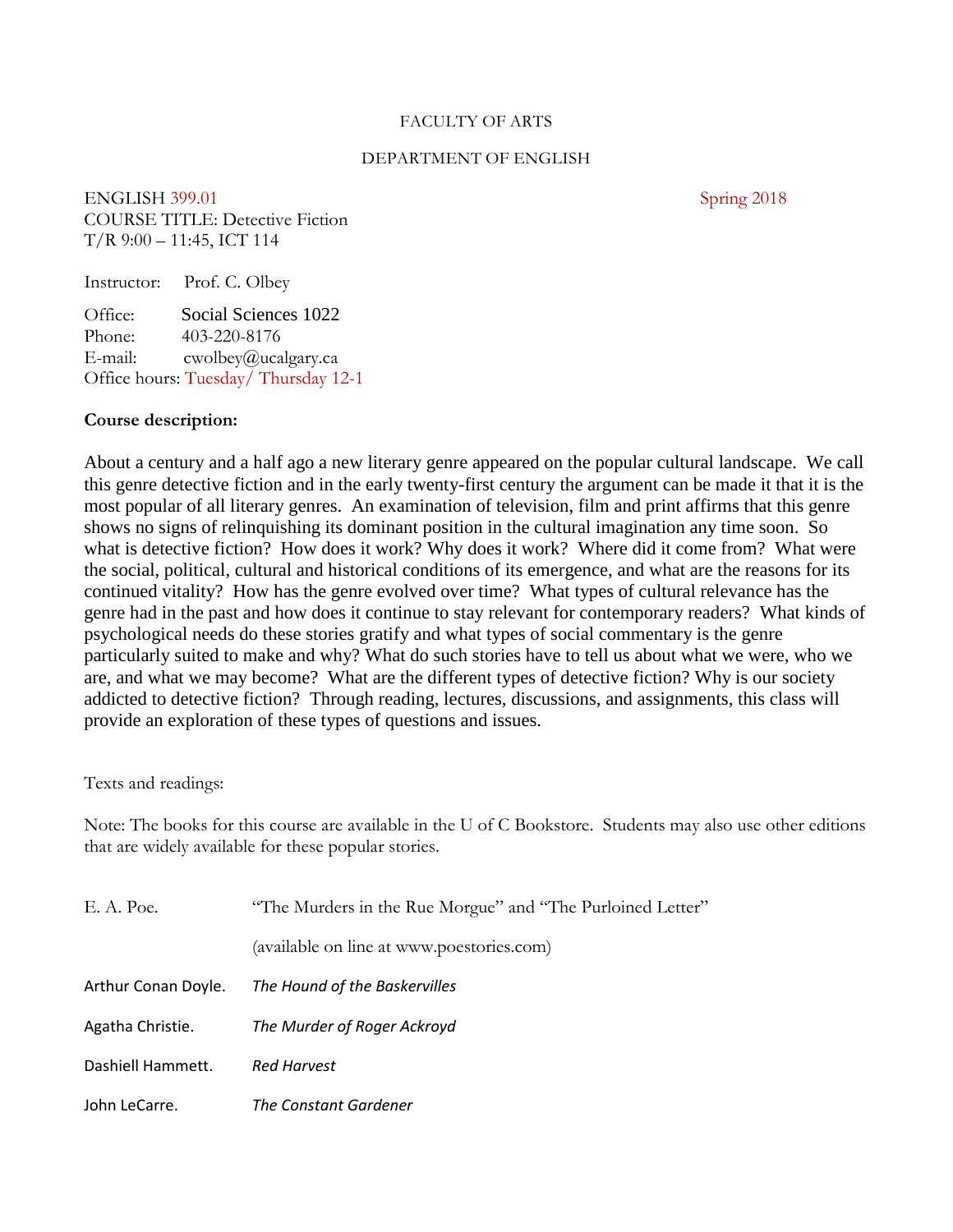### **Assignments and Evaluation:**

5% Attendance: taken for each class during the Spring semester

### 15% Reading Quizzes

- 7 short (10 minutes) quizzes that consist of 5 or 6 multiple choice questions on the stories we read in this class.
- Quiz dates and readings will appear on your course schedule.
- 15% Short Written Assignment
	- Approximately 500 words (two typed, double-spaced, 12pt font pages)
	- Critical response to a course text and one other popular detective fiction text
	- Identification of detective fiction convention and critical argument regarding thematic commentary
- 20% Exam #1
	- Multiple choice questions on plot, concepts, material from class lectures, critical reading of passages from texts discussed in class
- 20% Exam #2
	- Multiple choice questions on plot, concepts, material from class lectures, critical reading of passages from texts discussed in class
- 25% Class Project
	- Your choice from the following options: critical essay, individual or partnered creative project, an original detective fiction short story, or a group project for class presentation
	- There is no Registrar scheduled final exam in this course. Term examination dates are available at the following address: (Calendar, Academic Schedule; [http://www.ucalgary.ca/pubs/calendar/current/exam-schedule.html\)](http://www.ucalgary.ca/pubs/calendar/current/exam-schedule.html), and add this statement:
	- $\rightarrow$  Students must be available for examinations up to the last day of the examination period.
	- Students are encouraged but not required to complete all assignments to receive a passing grade in this course
	- All assignments must be handed in at the beginning of the class in which they are due. After this they are considered late. Written assignments handed in by the due date will receive comments and feedback. Assignments handed in after due dates will receive grades only with minimal comments.
	- There is no electronic submission of assignments. All assignments must be a printed copy handed in directly to the instructor in class on or before the due date. If you hand in an assignment outside of the specified class it must be handed in to the English department main office where it will be date stamped.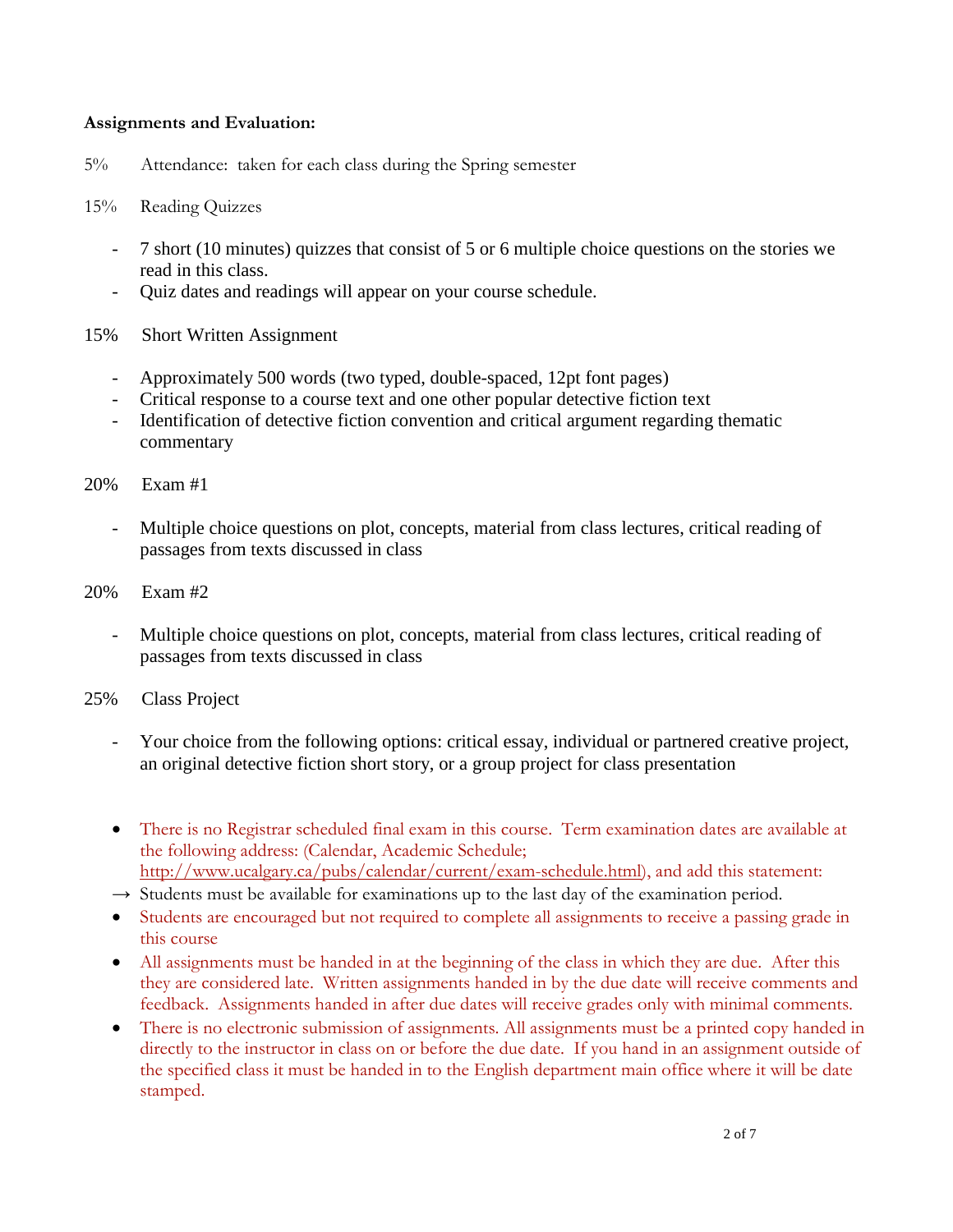• Assignments submitted after the deadline will be penalized with the loss of a third of a grade (an Ato B+) for each business day [not class] that the assignment is overdue. Please make every effort to take assignments directly to the instructor. If it is not possible to do so, take your assignment to SS 1152 and put it in the dropbox. Your assignment will be date-stamped and placed in the instructor's mailbox. It is your responsibility to keep a copy of all assignments in case of loss by any cause. Assignments cannot be returned by staff in the Department office.

### **Policy on Electronic Devices**

Over the last few years an increasing number of students report that they find device use for non-class purposes by their peers to be distracting and as an instructor, I find, through much experience, that the distraction is amplified and can negatively affect the class as a whole. Therefore I respectfully make the following requests:

- 1) That laptop and tablet use in this class be focused on notetaking or other course tasks.
- 2) That no cameras or other recording devices are used in this class or in office hours except in cases where permission for usage has been requested and approved by the instructor
- 3) I further request, as a courtesy to other students and your instructor, that phones be left in your bags or pockets during class lectures and discussions except in cases where course texts are accessed through your phone.
- 4) Since I understand point three to be a significant request, I too will adhere to the same policy and will extend the same courtesy and consideration to you by not having my phone out and active for other concerns while we are working in class together.

E-mail: I encourage students to use office hours for questions and course concerns. I check student emails as part of my office hour commitments during the week. This means that I read student email during office hours if no students are present or shortly after office hours during the week. Students should not expect that I have seen emails at any other time. My expectations are that students can email me to notify me of important or emergency situations (family emergencies, accidents, illnesses etc.). Questions and comments about course lectures and discussions are also acceptable, although in most cases I will respond to the question or comment at the beginning of the next class. Students should not assume that email is a substitute for missing class. If you miss class it is your responsibility to get the material from one of your peers and then to bring any further questions or discussions into office hours. Further all questions about writing or format or assignments, or the solicitation of my opinions or suggestions regarding your writing should be stated in class for the sake of efficiency and time management or in office hours.

### **Grading system:**

All assignments in this class will receive a numerical percentage grade to be converted using the following scale:

| $90 + \%$   | $A+$ | 4.0 |
|-------------|------|-----|
| $85 - 89\%$ | A    | 4.0 |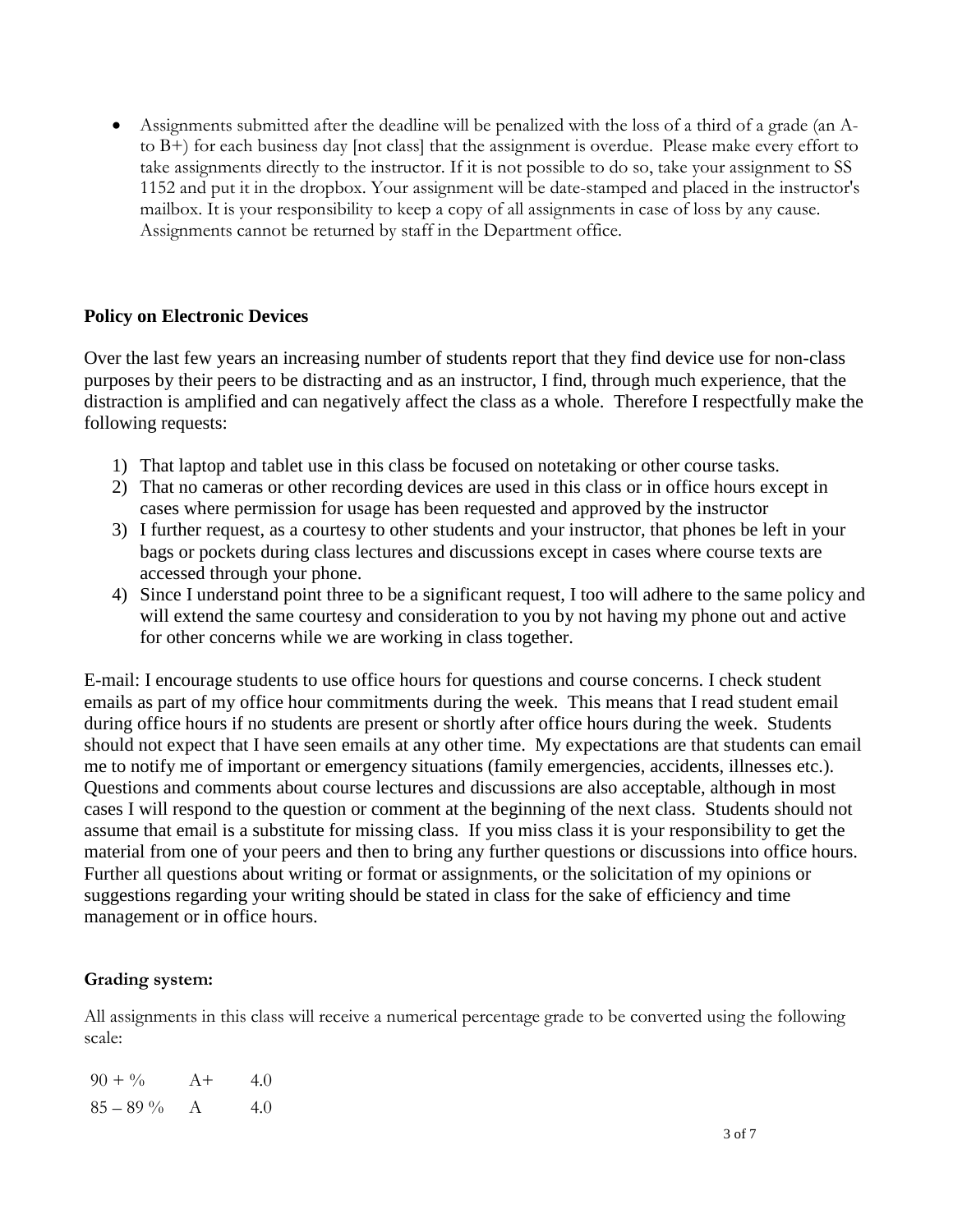| $80 - 84\%$ | $A-$           | 3.7      |
|-------------|----------------|----------|
| $77 - 79 %$ | $_{\rm B+}$    | 3.3      |
| $74 - 76 %$ | $\mathbf{B}$   | 3.0      |
| $70 - 73 %$ | B—             | 2.7      |
| $67 - 69 %$ | C+             | 2.3      |
| $64 - 66\%$ | $\mathsf{C}^-$ | 2.0      |
| $60 - 63\%$ | C—             | 1.7      |
| $55-59~\%$  | D+             | 1.3      |
| $50 - 54\%$ | D              | 1.0      |
| $0 - 49\%$  | F.             | $\theta$ |

Please note that, according to the University Calendar (F.1), instructors may use their discretion when rounding upwards or downwards when the average of term work and exams is between two letter grades.

Although the A+ is solely an honorific that entails no additional points in the 4-point system, the course instructor will employ this mark to distinguish superlative work that exceeds expectations in style, correctness, intellectual depth and breadth, sophistication, and originality.

#### **Plagiarism:**

Using any source whatsoever without clearly documenting it is a serious academic offense. Consequences include failure on the assignment, failure in the course and possible suspension or expulsion from the university. Please refer to the following information and make sure you are familiar with the statement below on plagiarism.

\_\_\_\_\_\_\_\_\_\_\_\_\_\_\_\_\_\_\_\_\_\_\_\_\_\_\_\_\_\_\_\_\_\_\_\_\_\_\_\_\_\_\_\_\_\_\_\_\_\_\_\_\_\_\_\_\_\_\_\_\_\_\_\_\_\_\_\_\_\_\_\_\_\_\_\_\_\_\_\_\_\_\_\_

**<http://www.ucalgary.ca/pubs/calendar/current/k-5.html>**

#### **Scribe and Muse Club for English Students:**

The Scribe and Muse Reading and Writing Club (SMRWC) fosters and champions reading and writing through community service, leadership, and engagement. We strive to enhance the academic and social experience of undergraduate students by promoting academic excellence and interaction between students, faculty, and the community, through social, cultural, and academic events **[http://english.ucalgary.ca/scribe-and-muse-english-club.](http://english.ucalgary.ca/scribe-and-muse-english-club)** Our email address is **[smecuofc@gmail.com](mailto:smecuofc@gmail.com)**.

#### **English Department Website:**

For more information about courses, programs, policies, events and contacts in the Department of English, please go to our website at **[http://english.ucalgary.ca.](http://english.ucalgary.ca/)** Please note that the course outlines posted on the English Department website constitute the official course outline for purposes of appeals. Students should verify any hard copies against this posted version. For courses which employ numerical grades, the official departmental percentage to letter grade conversion scale is also posted on the department website.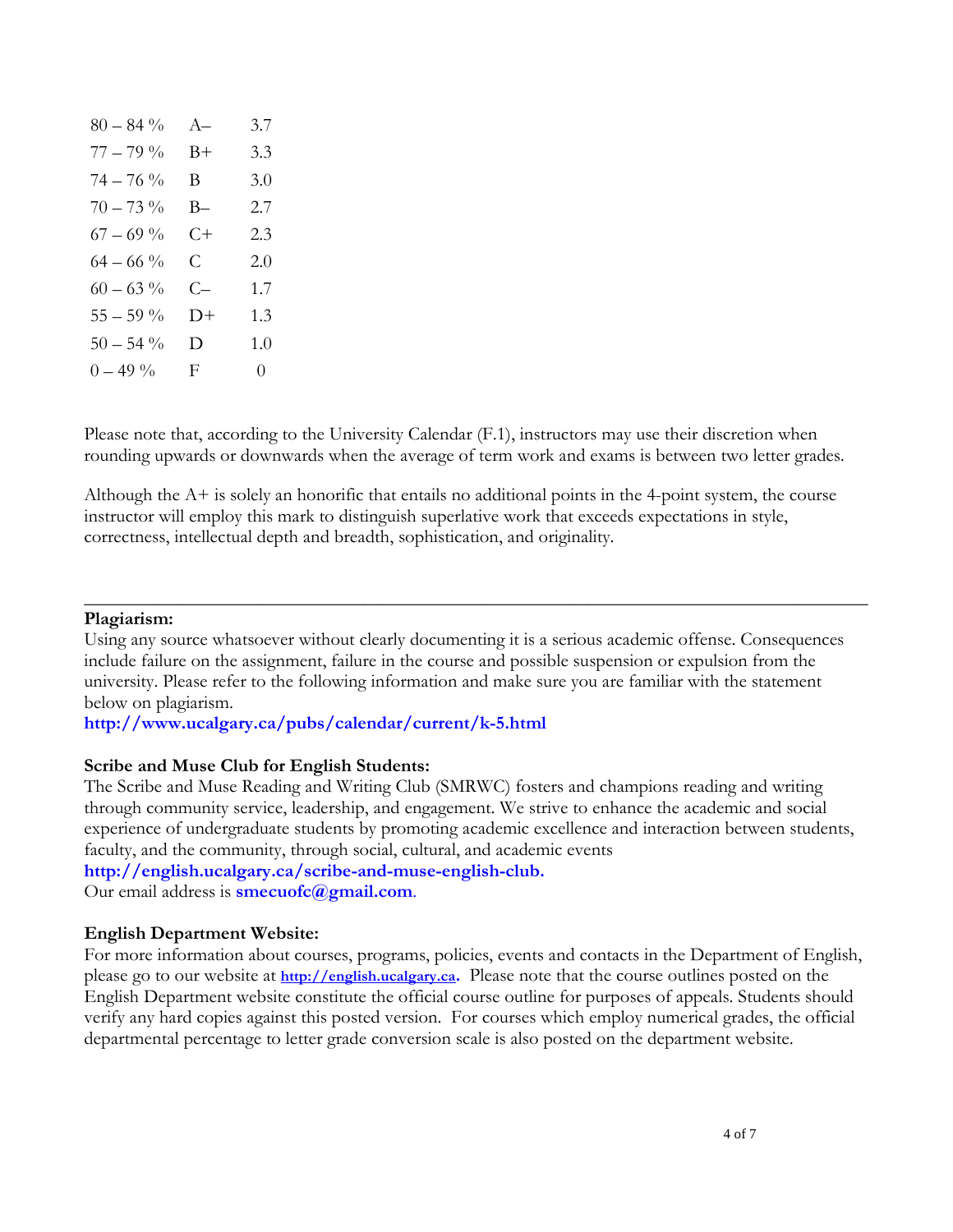### **Writing support:**

The Student Success Centre offers both online and workshop writing support for U of C students. **<http://www.ucalgary.ca/ssc/writing-support>**

### **Library and Research Support:**

Melanie Boyd, Librarian for English, offers research support to students, including strategies for finding articles, books, and other library materials. Contact: **[maboyd@ucalgary.ca](mailto:maboyd@ucalgary.ca)**. Find The English Pages research guide here: **[https://library.ucalgary.ca/sb.php?subject\\_id=52619](https://library.ucalgary.ca/sb.php?subject_id=52619)**

### **Follow the Department of English on Facebook & Twitter:**



### **Academic regulations and schedules:**

Consult the Calendar for course information, university and faculty regulations, dates, deadlines and schedules, student, faculty and university rights and responsibilities. The homepage for the University Calendar is **<http://www.ucalgary.ca/pubs/calendar/current/index.htm>**

#### **Grade appeals:**

Consult the following University Calendar link and request advice from the English Department office, SS 1152. Please note that "mere dissatisfaction with a decision is not sufficient grounds for the appeal of a grade or other academic decision."

### **<http://www.ucalgary.ca/pubs/calendar/current/i.html>**

### **Deferral of term work and final examinations:**

Should you require an extension for completion of term papers or assignments beyond the deadline of five days after the end of lectures, an Application of Deferment of Term Work form must be completed. The University also has regulations governing the deferral of final examinations. See Calendar:

# **<http://www.ucalgary.ca/pubs/calendar/current/g-6.html>**

**<http://www.ucalgary.ca/pubs/calendar/current/g-7.html>**

#### **Student Accommodations: ACADEMIC ACCOMMODATIONS**

The student accommodation policy can be found at: **[ucalgary.ca/access/accommodations/policy](http://www.ucalgary.ca/access/accommodations/policy)**.

Students needing an Accommodation because of a Disability or medical condition should communicate this need to Student Accessibility Services in accordance with the Procedure for Accommodations for Students with Disabilities **[ucalgary.ca/policies/files/policies/student-accommodation-policy](http://www.ucalgary.ca/policies/files/policies/student-accommodation-policy.pdf)**.

Students needing an Accommodation based on a Protected Ground other than Disability, should communicate this need, preferably in writing, to the course instructor**.**

The full policy on Student Accommodations is available at **<http://www.ucalgary.ca/policies/files/policies/student-accommodation-policy.pdf>** .

**Emergency Evacuation/Assembly Points**:

**<http://www.ucalgary.ca/emergencyplan/assemblypoints>**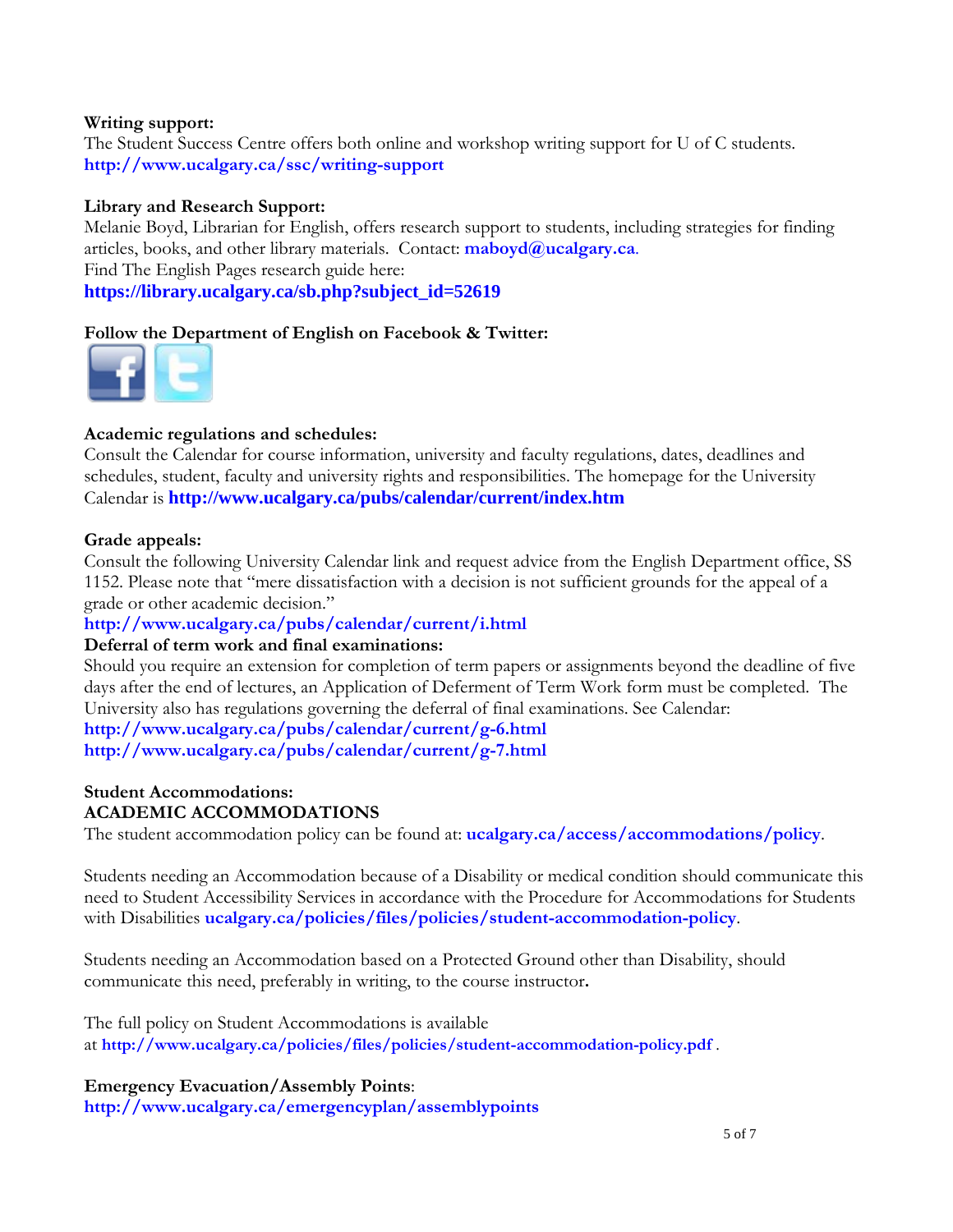# **Freedom of Information and Protection of Privacy Act:<http://www.ucalgary.ca/legalservices/foip>**

### **"Safewalk" Program:**

Campus Security will escort individuals day or night: call 220-5333 for assistance. Use any campus phone, emergency phone or the yellow phone located at most parking lot pay booths. **<http://www.ucalgary.ca/security/safewalk/>**

### **Faculty of Arts Program Advising and Student Information Resources:**

Have a question, but not sure where to start? The new Arts Students' Centre (ASC) is your information resource for everything in Arts! Drop in at SS102, call us at 403-220-3580 or email us at **[ascarts@ucalgary.ca](mailto:ascarts@ucalgary.ca)**. You can also visit the Faculty of Arts website at **<http://arts.ucalgary.ca/undergraduate>** which has detailed information on common academic concerns.

For program planning and advice, contact the Student Success Centre (formerly the Undergraduate programs Office) at (403) 220-5881 or visit them in their new space on the 3rd Floor of the Taylor Family Digital Library.

For registration (add/drop/swap), paying fees and assistance with your Student Centre, contact Enrolment Services at (403) 210-ROCK [7625] or visit them at the MacKimmie Library Block.

#### **Contact for Students Union Representatives for the Faculty of Arts: [arts1@su.ucalgary.ca](mailto:arts1@su.ucalgary.ca)**, **[arts2@su.ucalgary.ca](mailto:arts2@su.ucalgary.ca)**, **[arts3@su.ucalgary.ca](mailto:arts3@su.ucalgary.ca)**, **[arts4@su.ucalgary.ca](mailto:arts4@su.ucalgary.ca)**

## **Contact for Students Ombudsman's Office: <http://www.ucalgary.ca/provost/students/ombuds>**

### **Universal Student Ratings of Instruction (USRI):**

"At the University of Calgary, feedback provided by students through the Universal Student Ratings of Instruction (USRI) survey provides valuable information to help with evaluating instruction, enhancing learning and teaching, and selecting courses (**[www.ucalgary.ca/usri](http://www.ucalgary.ca/usri)**). Your responses make a difference please participate in USRI Surveys."

### **PLAGIARISM**

Plagiarism is an extremely serious offence. Please read the following information carefully. The penalty routinely recommended by the English Department for documented plagiarism is failure of the course in which the offence occurred; academic probation is also routinely applied at the Faculty level. Suspension or expulsion can result from severe or repeated plagiarism.

The University Calendar states:

1. Plagiarism - Essentially plagiarism involves submitting or presenting work in a course as if it were the student's own work done expressly for that particular course when, in fact, it is not. Most commonly plagiarism exists when:

(a) the work submitted or presented was done, in whole or in part, by an individual other than the one submitting or presenting the work (this includes having another impersonate the student or otherwise substituting the work of another for one's own in an examination or test),

(b) parts of the work are taken from another source without reference to the original author,

(c) the whole work (e.g., an essay) is copied from another source, and/or,